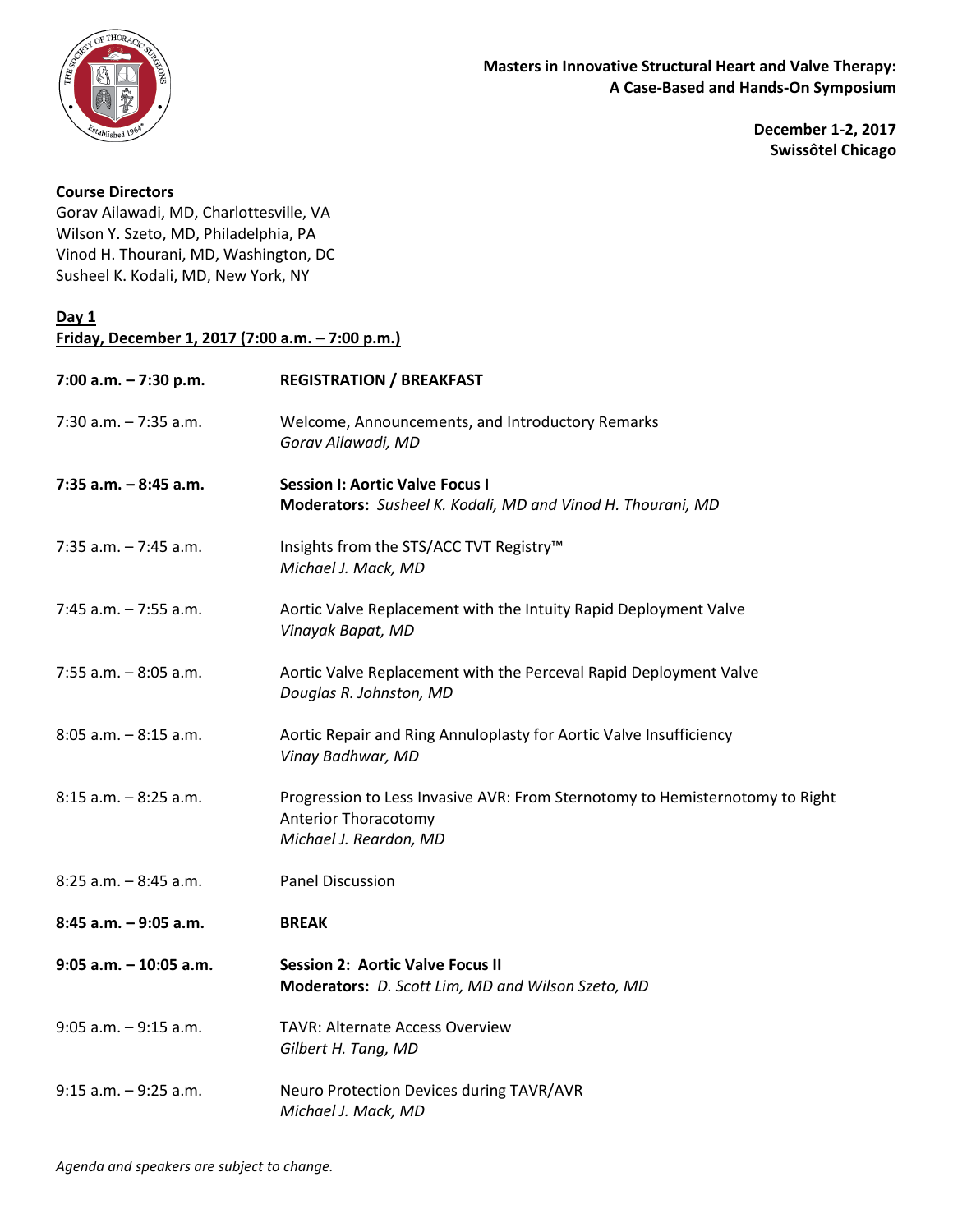| $9:25$ a.m. $-9:35$ a.m.  | TAVR: Which Valve for Which Patient?<br>Vinod H. Thourani, MD                                                                                                                                                                           |
|---------------------------|-----------------------------------------------------------------------------------------------------------------------------------------------------------------------------------------------------------------------------------------|
| $9:35$ a.m. $-9:45$ a.m.  | Future of TAVR: Implications for Surgeons<br>Wilson Y. Szeto, MD                                                                                                                                                                        |
| $9:45$ a.m. $-10:05$ a.m. | <b>Panel Discussion</b>                                                                                                                                                                                                                 |
| 10:05 a.m. - 10:25 a.m.   | <b>BREAK</b>                                                                                                                                                                                                                            |
| 10:25 a.m. - 12:40 p.m.   | <b>Session 3: Aortic Valve Hands-On Session</b><br><b>Room 1: TAVR Procedures</b><br>Room 2: Rapid Deployment Surgical Aortic Valves<br>Room 3: Neuroprotection Devices in TAVR<br>Room 4: Aortic Ring Annuloplasty Aortic Valve Repair |
| 12:40 p.m. - 1:30 p.m.    | <b>LUNCH</b>                                                                                                                                                                                                                            |
| 1:30 p.m. $-3:10$ p.m.    | Session 4: Tricuspid Valve / Atrial Fibrillation Focus<br>Moderators: Vinay Badhwar, MD and D. Scott Lim, MD                                                                                                                            |
| 1:30 p.m. $-$ 1:40 p.m.   | Patient Selection for Isolated Tricuspid Surgery: Which Patients to Avoid Open Surgery<br>Gorav Ailawadi, MD                                                                                                                            |
| 1:40 p.m. $-$ 1:50 p.m.   | Techniques to Optimize Coaptation during Tricuspid Repair<br>Vinay Badhwar, MD                                                                                                                                                          |
| 1:50 p.m. $-$ 2:00 p.m.   | Minimally Invasive Tricuspid Valve Surgery<br>Gorav Ailawadi, MD                                                                                                                                                                        |
| $2:00$ p.m. $-2:10$ p.m.  | Transcatheter Tricuspid Repair: MitraClip<br>D. Scott Lim, MD                                                                                                                                                                           |
| $2:10$ p.m. $-2:20$ p.m.  | Transcatheter Tricuspid Repair: Trialign<br>Susheel K. Kodali, MD                                                                                                                                                                       |
| $2:20$ p.m. $-2:30$ p.m.  | Transcatheter Tricuspid Repair: Cardioband<br>Michael J. Mack, MD                                                                                                                                                                       |
| $2:30$ p.m. $-2:40$ p.m.  | Tricuspid Valve-in-Valve/ Valve-in-Ring: Is There Any Role for Surgery Still?<br>Vinayak Bapat, MD                                                                                                                                      |
| $2:40$ p.m. $-2:50$ p.m.  | Percutaneous Tricuspid Valve Replacement in De Novo Valves<br>Douglas R. Johnston, MD                                                                                                                                                   |
| $2:50$ p.m. $-3:00$ p.m.  | SVC/ IVC Valve Placement for TR<br>Evelio Rodriguez, MD                                                                                                                                                                                 |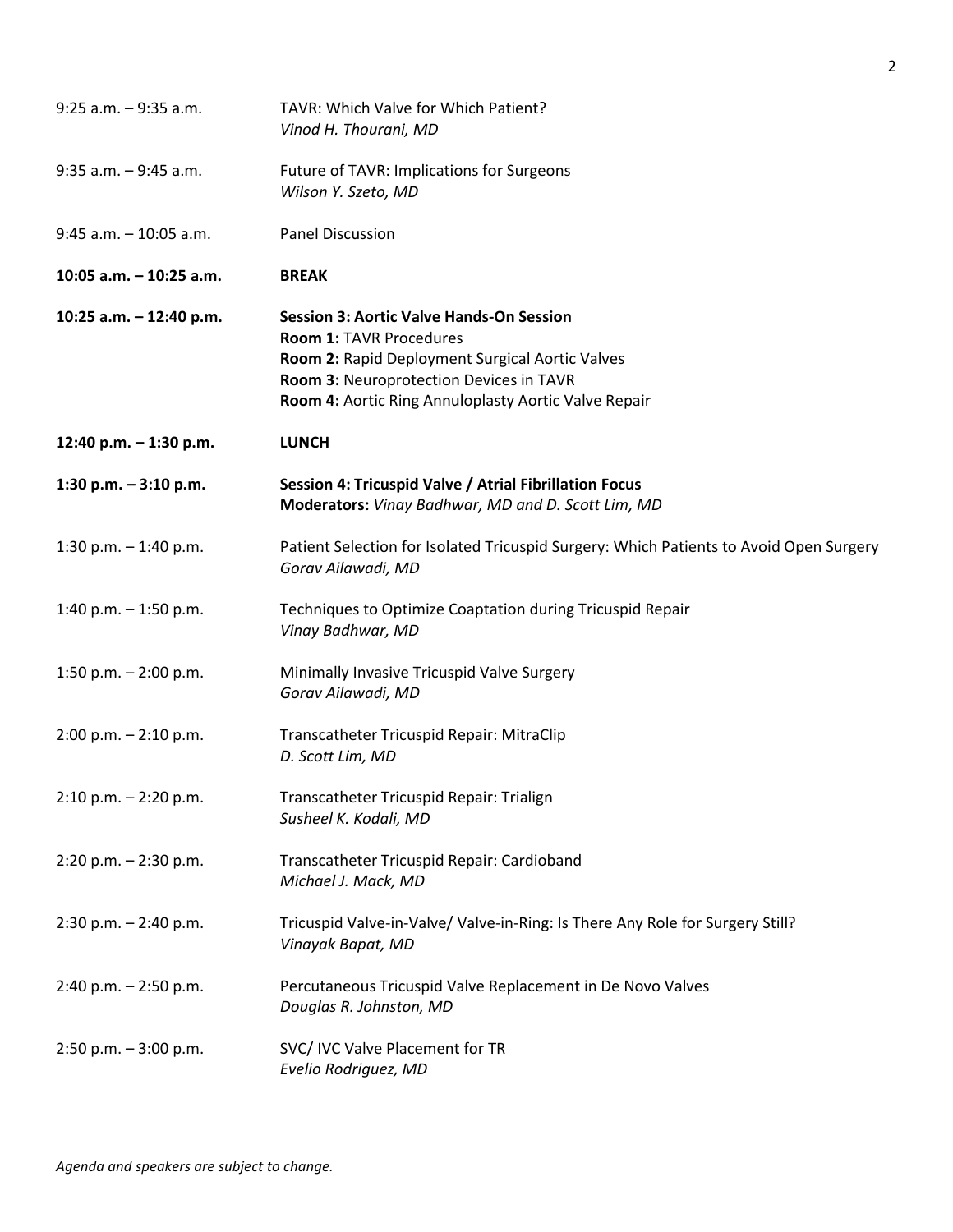| $3:00$ p.m. $-3:10$ p.m.                                    | Minimally Invasive Ablation for AF/ LAA Exclusion<br>Vinay Badhwar, MD                                                                                                                                 |
|-------------------------------------------------------------|--------------------------------------------------------------------------------------------------------------------------------------------------------------------------------------------------------|
| $3:10$ p.m. $-3:40$ p.m.                                    | Panel                                                                                                                                                                                                  |
| $3:40$ p.m. $-4:00$ p.m.                                    | <b>BREAK</b>                                                                                                                                                                                           |
| 4:00 p.m. $-6:10$ p.m.                                      | Session 5: Tricuspid Valve/ Atrial Fibrillation<br>Room 1: Trialign Module<br>Room 2: Transseptal Access<br>Room 3: Mitral / Tricuspid Valve in Valve<br>Room 4: Surgical Atrial Fibrillation Ablation |
| 6:10 p.m. $-7:00$ p.m.                                      | <b>Reception in Exhibit Hall</b>                                                                                                                                                                       |
| Day 2<br>Saturday, December 2, 2017 (7:00 a.m. - 2:30 p.m.) |                                                                                                                                                                                                        |
| $7:30$ a.m. $-8:00$ a.m.                                    | <b>BREAKFAST</b>                                                                                                                                                                                       |
| $7:30$ a.m. $-8:00$ a.m.                                    | Preoperative CT Planning for Transcatheter Procedures<br>Gilbert H. Tang, MD                                                                                                                           |
| 8:00 a.m. - 9:40 a.m.                                       | <b>Session 6: Mitral Valve Focus</b><br>Moderators: Evelio Rodriguez, MD and Susheel K. Kodali, MD                                                                                                     |
| 8:00 a.m. - 8:10 a.m.                                       | Increasing Mitral Repair in Your Practice: It's All About Coaptation Length!<br>Evelio Rodriguez, MD                                                                                                   |
| $8:10$ a.m. $-8:20$ a.m.                                    | Increasing Minimally Invasive Mitral Surgery in Your Practice<br>Vinay Badhwar, MD                                                                                                                     |
| $8:20$ a.m. $-8:30$ a.m.                                    | Alfieri Technique: When to Use It<br>Evelio Rodriguez, MD                                                                                                                                              |
| $8:30$ a.m. $-8:40$ a.m.                                    | Transcatheter Transseptal Puncture: A Guide for Surgeons<br>Gilbert H. Tang, MD                                                                                                                        |
| $8:40$ a.m. $-8:50$ a.m.                                    | MitraClip: Real World Data<br>Vinod H. Thourani, MD                                                                                                                                                    |
| $8:50$ a.m. $-9:00$ a.m.                                    | MitraClip: Using MitraClips in Your Practice<br>D. Scott Lim, MD                                                                                                                                       |
| $9:00$ a.m. $-9:10$ a.m.                                    | Totally Percutaneous Transseptal TMVR Valve-in-Valve/ Valve-in-MAC<br>Mayra Guerrero, MD                                                                                                               |
| $9:10$ a.m. $-9:20$ a.m.                                    | Balloon Expandable Valves for Treatment of Severe MAC during Open MV Surgery<br>Gorav Ailawadi, MD                                                                                                     |